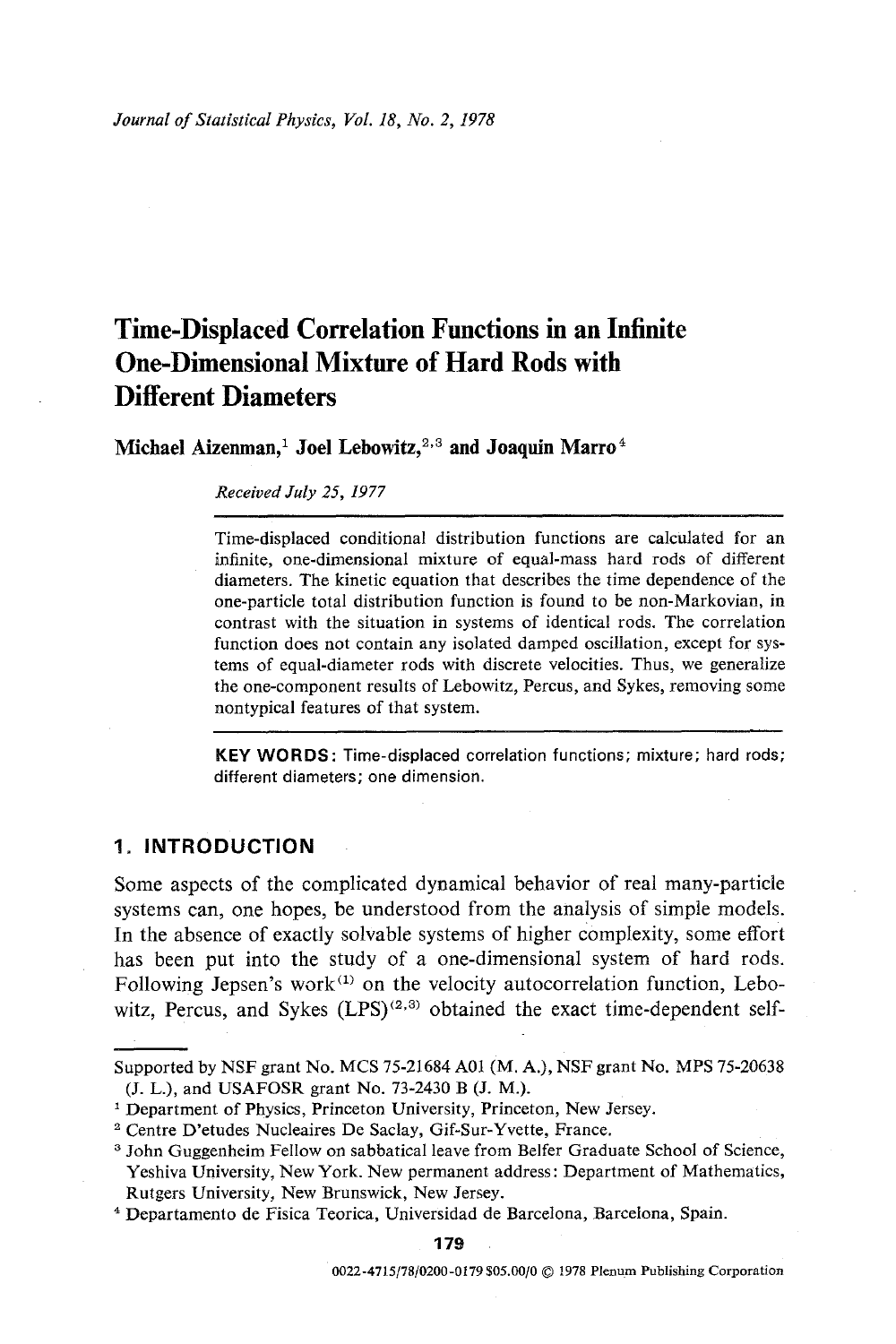$[f_{\epsilon}(r, v; t, v')]$  and total  $[f(r, v; t, v')]$  one-particle conditional distributions for this system. These time-displaced distribution functions (tdf) are directly related to the van Hove correlation functions<sup>(4)</sup> whose Laplace-Fourier transform is measured in neutron and X-ray scattering experiments on fluids. LPS also formulated and investigated the kinetic equations governing the time evolution of the tdf. This led them to the derivation of approximate kinetic equations for time-dependent correlation functions of three-dimensional fluid systems<sup> $(8)$ </sup> whose solutions are in qualitative agreement with experimental results. Recently these equations have been developed further to yield semiquantitative agreement with computer results.<sup>(9)</sup>

In this paper we shall derive the exact time-dependent correlation functions for an infinite, one-dimensional mixture of hard-rod particles of equal masses with densities  $\rho_{\sigma}$  and diameters  $d_{\sigma}$ ,  $\sigma = 1,..., S$ . The presence of varying diameters removes some of the peculiarly simple and nontypical features of the one-component hard-rod system. The dissipation of information is now more complex, possibly affecting also the ergodic behavior of the system: e.g., while the one-component infinite system can be shown (under some mild restrictions) to be Bernoulli,  $(5,6)$  the mixture is so far known only to be a K-system.<sup>(7)</sup> In this, more general, setup the function  $f(r, v; t, v')$  does not obey a Markovian kinetic equation, in contrast with the (surprising) Markovian behavior of this function in a system of rods of equal diameters.<sup>(3)</sup>

# **2. THE DYNAMICAL SYSTEM**

The effect of a collision of equal-mass hard rods is merely an exchange of the velocities. One may therefore discuss the dynamics by focusing attention on the "velocity pulses," which move at constant velocity except for moments of collision, when they jump from one rod to another. To be specific, we shall refer to the midpoint as the position of a rod and that of the corresponding velocity pulse.

The *self-distribution function*  $f_s(q, v, t | \bar{q}, \bar{v}, \bar{t})$  is the probability density, in an equilibrium state, of finding at the time  $t$  a "test particle" at the position a with velocity v, given that this particle had the position and velocity  $(\bar{q}, \bar{v})$ at the time  $\bar{t}$ . While in systems with more general interactions  $f_s$  will also depend on  $\sigma$ , a little thought shows (cf. also Refs. 1 and 2) that it does not in our system. The motion of a single particle through the system, in an equilibrium state, is affected by the size of the diameters only through the reduced density:  $n = \rho/(1 - \rho \langle d \rangle)$  (which, together with the velocity distribution, determines the rate of collisions). Here  $\langle d \rangle = \sum \rho_q d_q/\rho$  is the average of the diameters and  $\rho = \sum \rho_{\sigma}$  is the density. It follows therefore that the distribution function is the same as the one given in Refs. 1 and 2 for a system of equal rods.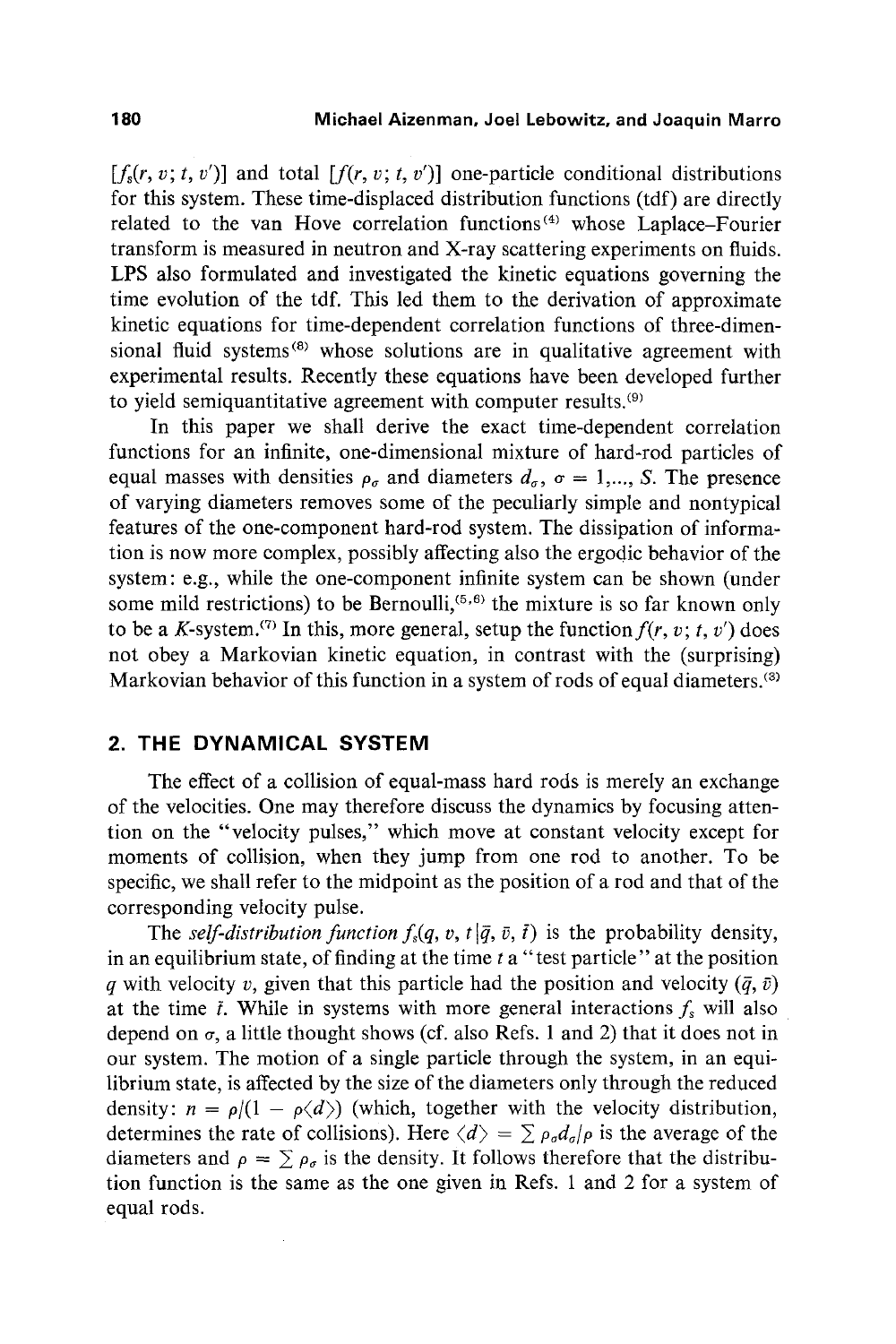#### **Time-Displaced Correlation Functions 181**

A related quantity, whose dependence on the distribution of the diameters is less trivial, is the self-distribution function of a velocity pulse. We shall denote it by  $g(q, v, \sigma, t | \bar{q}, \bar{v}, \bar{\sigma}, \bar{t})$ , using  $\sigma$  for the one-particle variable that determines the size of its diameter. For a given velocity pulse  $\sigma$  will refer to the particle on which the pulse is "riding" at the given time. We shall compute this function in the next section.

Another quantity that we compute is the *total distribution function*   $f(q, v, \sigma, t | \bar{q}, \bar{v}, \bar{\sigma}, \bar{t})$ —the conditional probability density, in an equilibrium state, of finding, at the time  $t$ , a particle with position, velocity, and diameter  $(q, v, \sigma)$  given that at the time *i* there is a particle with the phase  $(\bar{q}, \bar{v}, \bar{\sigma})$ .

For the precise formulation of the problem we use the following notation.

 $\Gamma = \mathbb{R} \times \mathbb{R} \times S$  is the one-particle phase space whose points represent values of  $(q, v, \sigma)$ . The number of elements of S equals the number of different components of the mixture.

 $\Omega$ , the phase space of the system in the thermodynamic (infinite-size) limit, is the space of configurations, i.e,, of equivalence classes, modulo permutations, of sequences  $\{(q_i, v_i, \sigma_i)\}_{i \in \mathbb{Z}}$  with  $(q_i, v_i, \sigma_i) \in \Gamma$ ,  $\forall i \in \mathbb{Z}$ .

The *local symmetric observables* are represented by functions on  $\Omega$  that depend (measurably) on the phases (positions, velocities, and diameters) of only those particles that occupy some specified bounded region of  $\mathbb{R}$ . Examples of such observables are the numbers of particles of different species in [0, 1 ]. (These observables generate a "quasilocal'" algebra.)

*States* of the infinite system are given by probability measures on  $(\Omega, X)$  and *expectation values* of observables are obtained by integration. Equilibrium phenomena are described by Gibbs (equilibrium) states which are the proper limits of finite-volume grand canonical ensembles.  $(12)$ 

Since the collection of velocities is unchanged by the collisions, our system certainly admits additional states that are invariant under the time evolution and space translations and have good clustering properties. In these states the distribution of the particles on the line, parametrized by the densities  $\rho_{\sigma}$ , is the same as in the corresponding equilibrium states. The velocities of the particles are independently distributed with a probability distribution of density  $h(v)$ . For Gibbs states  $h(v) = [\exp(-\beta m v^2/2)]/(2\pi/\beta m)^{1/2}$ .

We shall now compute the time-displaced correlations for states of the above type. Our results will also apply, with some straightforward modifications, to systems in which the diameters vary continuously.

# **3. THE PULSE SELF-DISTRIBUTION FUNCTION**

## **3.1. Relevant Phase Space**

The phase space that describes the system with a singled-out "test" velocity pulse is  $\Gamma \times \Omega$ . We are interested in states that are initially described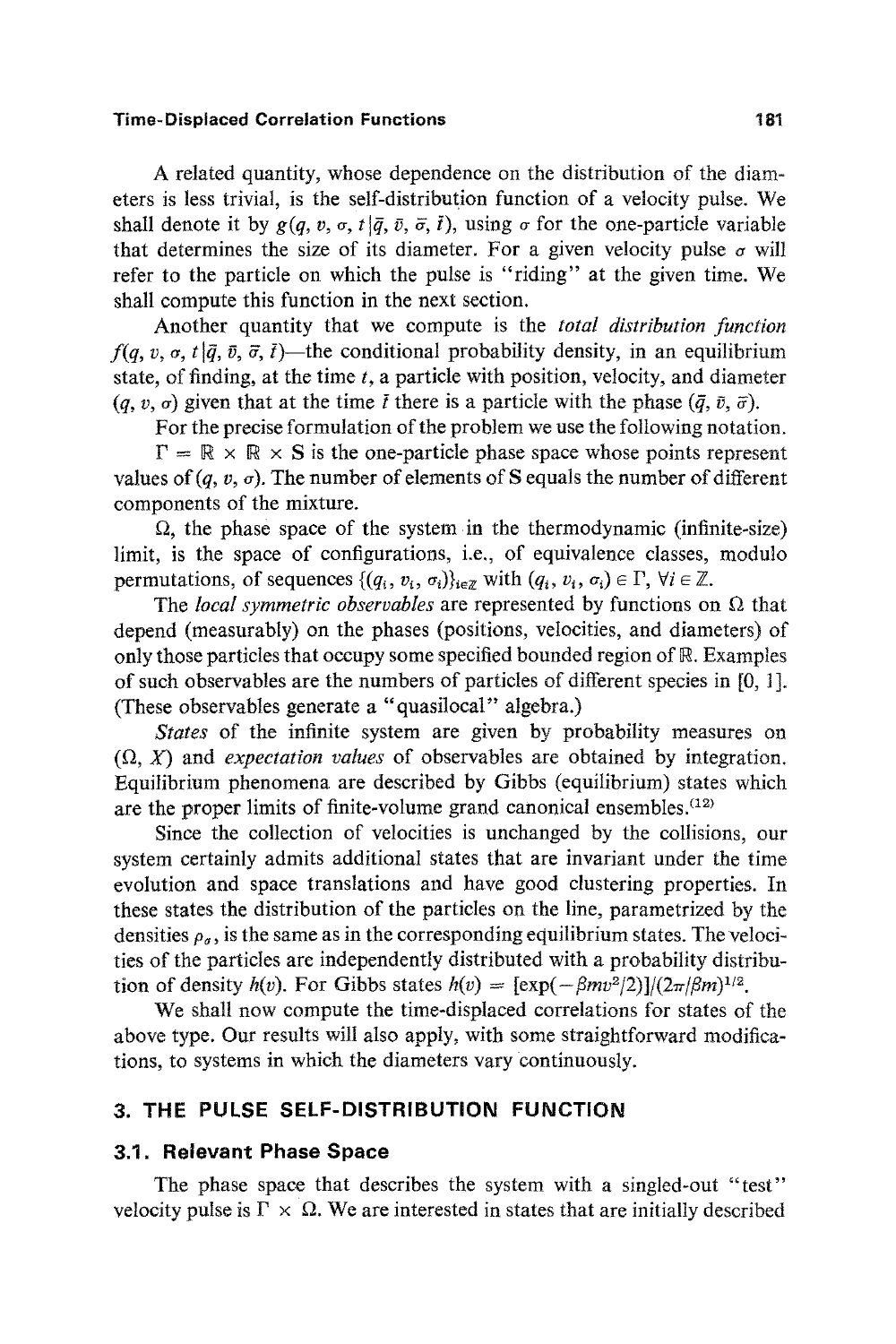by some probability measure  $d\mu$  on  $\Gamma$  (which describes the state of the test particle) and have, for any given  $({\bar q}, {\bar v}, {\bar \sigma}) \in \Gamma$ , the rest of the system distributed by the equilibrium conditional probability on  $\Omega$ , i.e., the rest of the system is in equilibrium in an external potential created by the test particle at  $\bar{q}$ . We shall call these *uncorrelated states.* 

Starting from an uncorrelated state, the distribution of the test particle at time t depends linearly on its initial distribution  $d\mu$ . The pulse self-distribution function  $g(q, v, \sigma, t | \bar{q}, \bar{v}, \bar{\sigma}, \bar{t} = 0)$ , which was defined in the previous section, is the kernel of the transformation which corresponds to the time t.

## **3.2. Reduced Description**

By the spatial and temporal invariance of the infinite-volume equilibrium states of our system we have

$$
g(q, v, \sigma, t | \bar{q}, \bar{v}, \bar{\sigma}, \bar{t}) = g(q - \bar{q}, v, \sigma, t - \bar{t} | 0, \bar{v}, \bar{\sigma}, 0) \tag{1}
$$

To compute  $g(q, v, \sigma, t | 0, \bar{v}, \bar{\sigma}, 0)$ , it is convenient to use the *reduced description* for the configurations in  $\Omega$ . To define it, we label the particles at the time  $\bar{t} = 0$  so that  $q_i \leq q_j$  for  $i < j$  and  $q_{-1} < 0 \leq q_0$ . The reduced distance between particles is the length of space between them which is not covered by any rod. The reduced position of the *n*th particle  $x_n$  is defined by:

(1)  $x_0 = q_0$ . (2)  $x_n - x_0$  is the reduced distance between the *n*th and zeroth particles.

It is now easy to characterize, for the uncorrelated states, the conditional distribution on  $\Omega$  given that there is a particle at the origin with  $({\bar q} = 0, {\bar v}, {\bar \sigma}).$ The corresponding configurations, viewed as countable collections of points in  $\Gamma$ , are distributed independently in disjoint regions of  $\Gamma$ . They all include the point  $(0, \bar{v}, \bar{\sigma})$  and the number of other points in any region has the Poisson distribution whose mean has the density  $h(v)n_{\sigma}$ , with

$$
n_{\sigma} = \rho_{\sigma} / \left( 1 - \sum_{\sigma} \rho_{\sigma} d_{\sigma} \right) \tag{2}
$$

We define the functions  $D_n$  on  $\Omega$  by

$$
q_n = x_n + D_n, \qquad \forall n \in \mathbb{Z} \tag{3}
$$

Using  $\{D_n\}$ , we now define the reduced positions at any time t,  $\{x_n(t)\}\)$ , by the above equation with  $q_n$  replaced by  $q_n(t)$ .

The resulting time evolution looks, in the reduced description, like the evolution of a system of equal-mass, impenetrable point particles, which carry an additional degree of freedom  $-\sigma$ . (See Fig. 1.) The reader is cautioned, however, that the labeling of particles cannot be done in a time-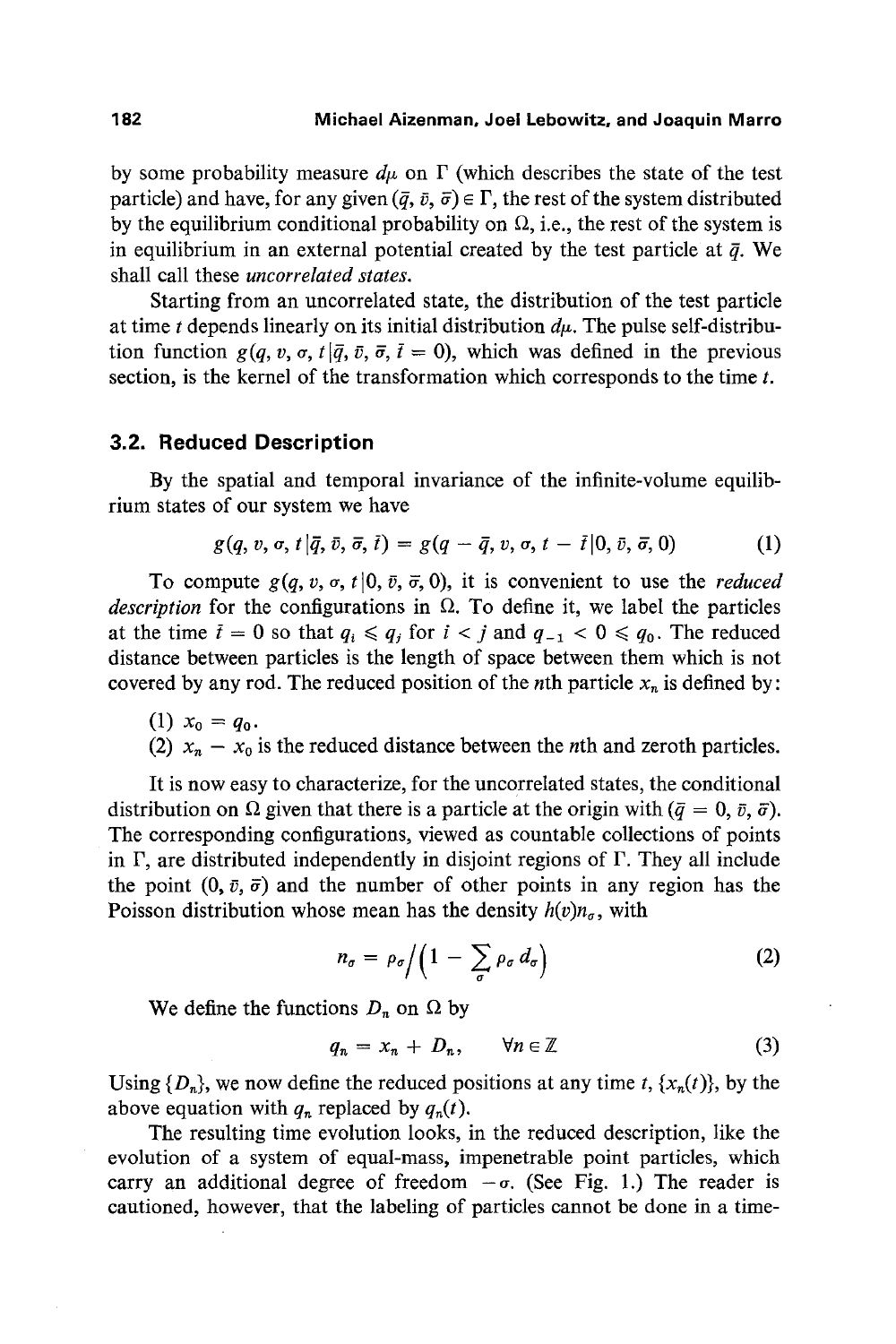

Fig. 1. (a) Space-time trajectories of the particles. (b) Space-time trajectories in the reduced description.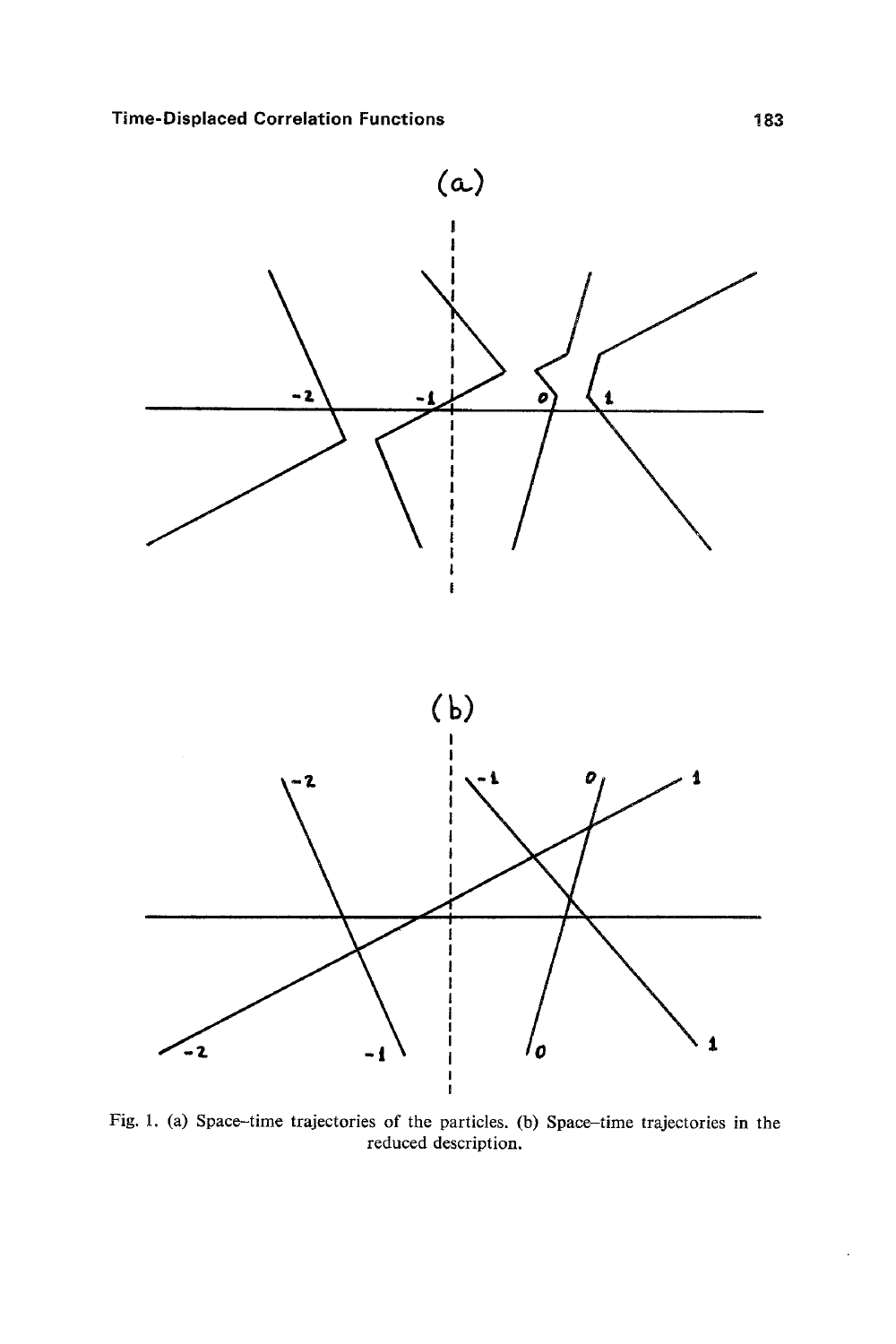invariant method, which poses some difficulties in using this representation. (See Ref. 6.)

# **3.3. Pulse Self-Distribution Function**

It is easy to see that the Fourier transform, in q, of  $g(q, v, \sigma, t | \bar{q} = 0, \bar{v}, \bar{\sigma},$  $\bar{t} = 0$ ) is

$$
\delta(v - \bar{v}) E(\chi_{\sigma} \exp[i k q(t)] | \bar{v}, \sigma) \equiv \delta(v - \bar{v}) \hat{g}(k, \sigma, t | \bar{v}, \bar{\sigma})
$$
(4)

Here  $\chi_{\sigma}(t)$  is the characteristic function that corresponds to the specified value of the parameter  $\sigma$  of the test pulse at the time t and  $q(t)$  is its position.  $E(\cdot|\bar{v}, \bar{\sigma})$  denotes the expectation value in the uncorrelated state in which the test pulse is at  $(\bar{q} = 0, \bar{v}, \bar{\sigma})$ .

Clearly,  $q(t) = \bar{v}t + D_{M(t)}$ , where  $M(t)$  is the index of the particle on which the test pulse is located at the time  $t$ . We may compute the above expectation by first conditioning on  $M$ , thus:

$$
E(\chi_{\sigma} \exp[i kq(t)]|\vec{v}, \vec{\sigma})
$$
  
=  $[\exp(i k \vec{v}t)]E(E(\chi_{\sigma}(t) \exp[i k D_{M(t)}]]M(t), \vec{v}, \vec{\sigma})|\vec{v}, \vec{\sigma})$  (5)

Now

$$
D_M = \begin{cases} a_0/2 + a_1 + \dots + a_{M-1} + a_M/2, & M > 0 \\ 0, & M = 0 \\ -(a_0/2 + a_{-1} + \dots + a_{M+1} + a_M/2), & M < 0 \end{cases}
$$
(6)

with  $a_n = d_{\sigma_n}$ , the diameter of the *n*th particle.

It follows from the above characterization of the uncorrelated states that  $E(\chi_{\sigma}(t) \exp[i k D_{M(t)}] \mid M(t), \bar{v}, \bar{\sigma})$ 

$$
\int_{\mathcal{S}} (\rho_{\sigma}/\rho) \exp[i k (d_{\sigma} + d_{\overline{\sigma}})/2] \exp\{(M-1)[a(k) + ib(k)]\}, \qquad M > 0
$$

$$
= \begin{cases} \delta_{\sigma,\bar{\sigma}}, & M = 0 \\ (\rho_{\sigma}/\rho) \exp[-ik(d_{\sigma} + d_{\bar{\sigma}})/2] \exp\{(|M| - 1)[a(k) - ib(k)]\}, & M < 0 \end{cases}
$$

$$
\equiv f(M, k, \sigma, \bar{\sigma}) \tag{7}
$$

with  $a(\cdot)$  and  $b(\cdot)$  defined by

$$
e^{a(k)+ib(k)} = \langle e^{ikd} \rangle = \sum (\rho_{\sigma}/\rho) e^{ikd_{\sigma}}
$$
 (8)

 $M(t)$  equals the total number of collisions undergone by the test pulse in the time interval  $[0, t]$ , counting as positive (negative) those with pulses to its right (left). Thus  $M = M_{+} - M_{-}$ , with  $M_{+}$  being the numbers of pulses, in the reduced description, in the regions

$$
\{(q, v, \sigma) \in \Gamma | q > 0, q + t(v - \bar{v}) < 0 \} \tag{9}
$$

These are independently distributed with Poisson distributions.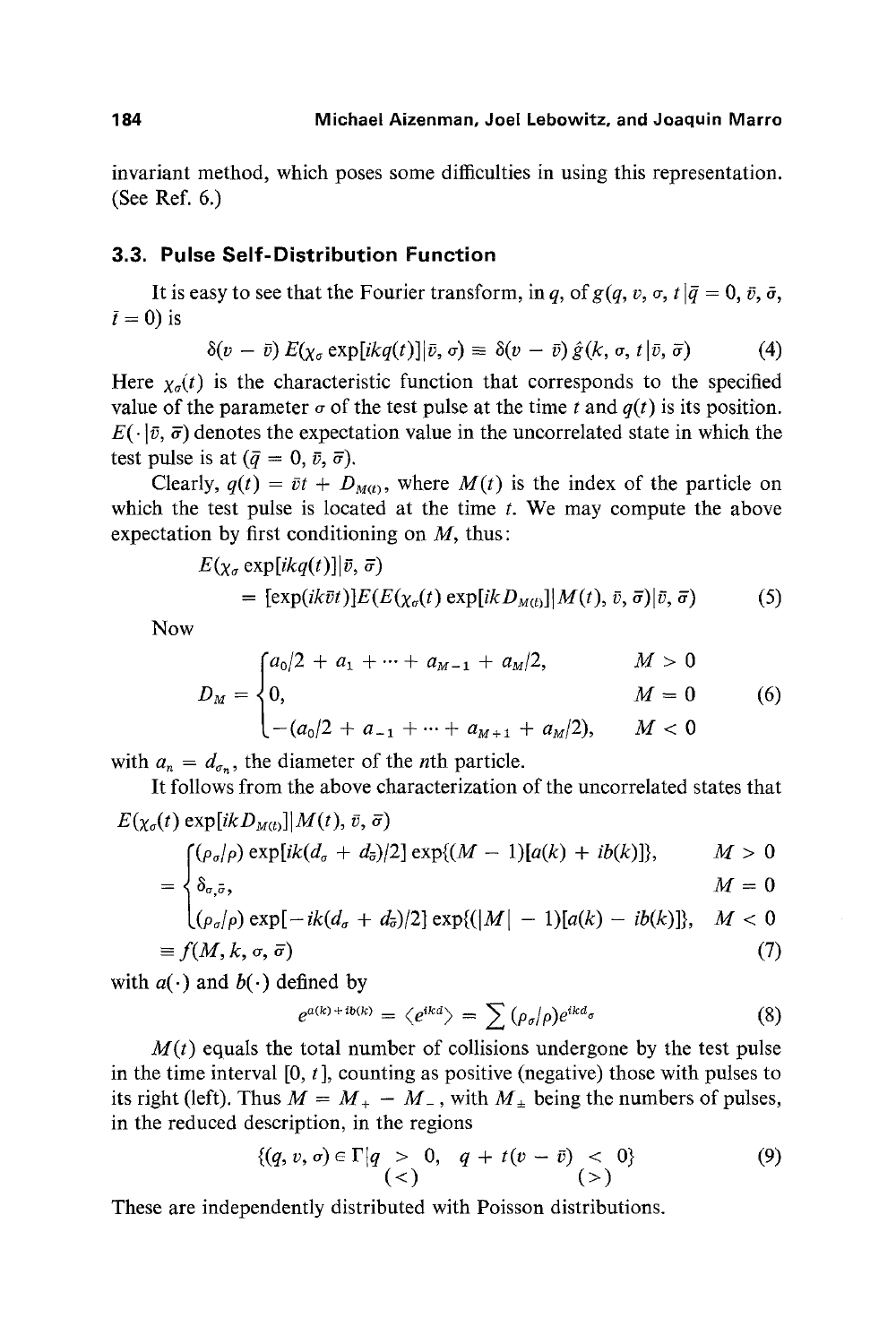#### **Time-Displaced Correlation Functions 185**

Using Fourier transforms, we find that

$$
E(f(M,k,\sigma,\vec{\sigma})|\vec{v},\vec{\sigma})=\frac{1}{2\pi}\int_0^{2\pi}d\tau\,\hat{f}(\tau,k,\sigma,\vec{\sigma})E(\exp[i\tau(M_+-M_-)]|\vec{v})\quad(10)
$$

with

$$
\hat{f}(\tau, k, \sigma, \bar{\sigma}) = \sum_{l = -\infty}^{\infty} [\exp(-il\tau)] f(l, k, \sigma, \bar{\sigma})
$$
  
=  $\delta(\sigma, \bar{\sigma})$   
+  $\frac{\rho_{\sigma}}{\rho} \left\{ \frac{\exp\{i[k(d_{\sigma} + d_{\bar{\sigma}})/2 - \tau]\}}{1 - \exp\{a(k) + i[b(k) - \tau]\}} + \text{comp. conj.} \right\}$  (11)

The contributions from  $M_+$  and  $M_-$  factorize and we obtain, using (4),

$$
\hat{g}(k, \sigma, t | \bar{v}, \bar{\sigma}) = [\exp(ikt\bar{v})] \frac{1}{2\pi} \int_0^{2\pi} d\tau \hat{f}(\tau, k, \sigma, \bar{\sigma}) F(nt, \tau, \bar{v}) \tag{12}
$$

with

$$
F(nt, \tau, v) = E(\exp[i\tau(M_{+} - M_{-})]|v) = \exp\{-n|t|[\mu(v)(1 - \cos \tau) - i \operatorname{sgn}(t)(v - v_{0}) \sin \tau]\}
$$

$$
= \int du \, h(u)|u - v|
$$
(13)
$$
v_{0} = \int du \, h(u)u, \qquad v_{0} = 0 \quad \text{for } h(u) \text{ even}
$$

When only particles of one type are present we have

$$
a(k) = 0, \qquad b(k) = kd, \qquad \text{and } f = \delta(\tau - kd) \tag{14}
$$

## **4. THE TOTAL DISTRIBUTION FUNCTION**

Let  $I: \Gamma \times \Omega \rightarrow \Omega$  be the natural imbedding under which the test pulse becomes indistinguishable from the other pulses. The total distribution function  $f(q, v, \sigma, t | \bar{q}, \bar{v}, \bar{\sigma}, \bar{t} = 0)$  is the probability density of finding, at the time t, a particle at  $(q, v, \sigma)$  in the image, under I, of the uncorrelated state with the test pulse at  $({\bar q}, {\bar v}, {\bar \sigma})$ .

Since our system has decaying correlations both in position and time $(7)$ it follows that for any  $\bar{q} f$  converges, as  $q \to \infty$ , or as  $t \to \infty$ , to  $\rho_{q}h(v)$ . We denote by  $\eta(k, v, \sigma, t | \bar{v}, \bar{\sigma})$  the Fourier transform in q (in the distributional sense) of

$$
\eta(q, v, \sigma, t | \bar{v}, \bar{\sigma}) \equiv f(q, v, \sigma, t | \bar{q} = 0, \bar{v}, \bar{\sigma}, \bar{t} = 0) - \rho_{\sigma} h(v)
$$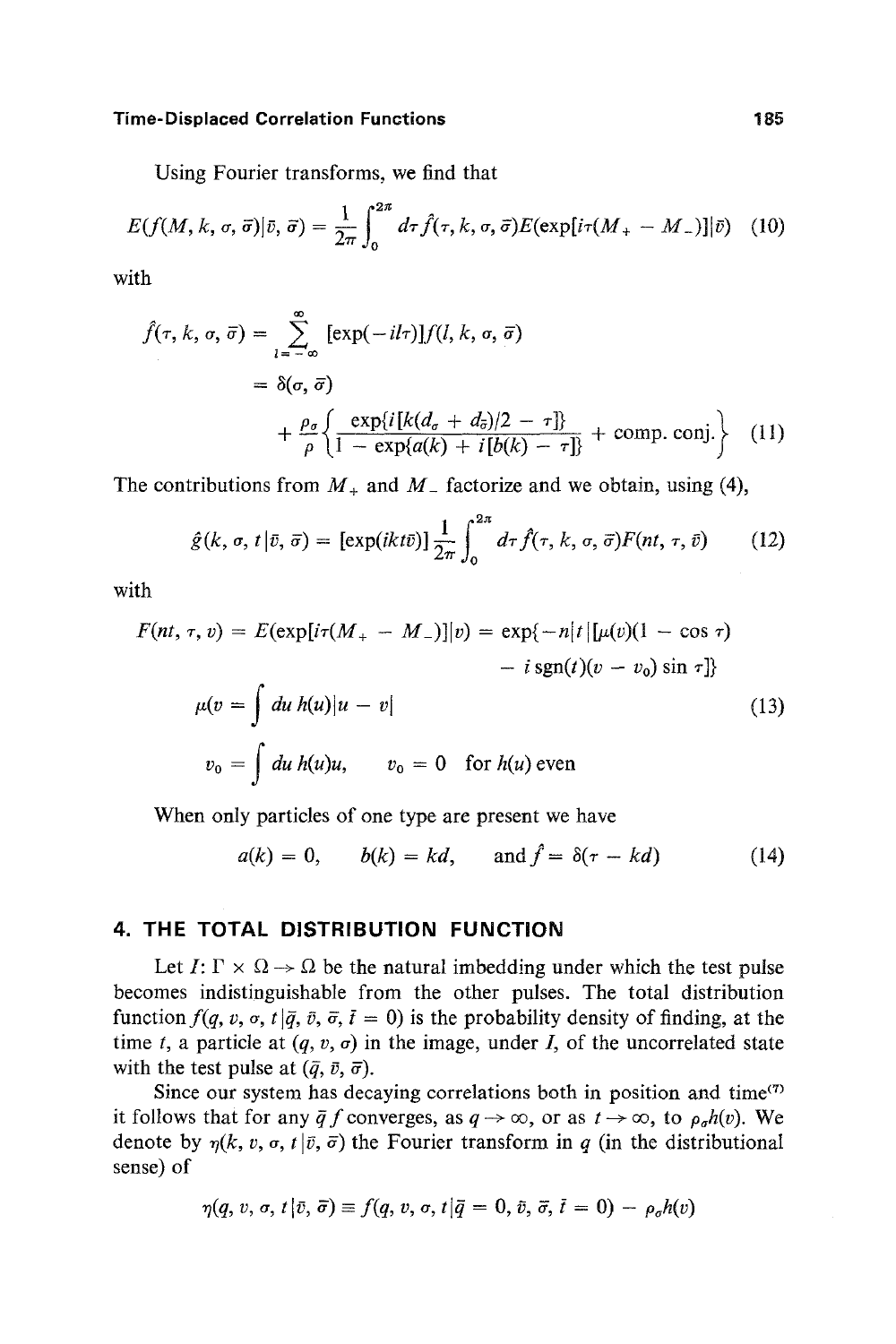It is easy to see that, in terms of the reduced description,

$$
\eta(k, v, \sigma, t | \bar{v}, \bar{\sigma}) = \int_{-\infty}^{\infty} P(dx, dv | \bar{v}, \bar{\sigma}) E(\chi_{\sigma} e^{ikq(t)} | x, v; 0, \bar{v}, \bar{\sigma}) \qquad (15)
$$

Here  $P(dx, dv | \bar{v}, \bar{\sigma})$  is the probability of finding a pulse in the "region" *dx dv* given that there is a pulse at  $(\bar{q} = 0, \bar{v}, \bar{\sigma})$ , and  $E(\cdot | \cdot)$  denotes the expectation value for a pulse that is known to be at  $(x, v)$  at  $t = 0$ , with the additional knowledge that there is a pulse at  $(\bar{q} = 0, \bar{v}, \bar{\sigma})(t = 0)$ .

For the uncorreiated **state** 

$$
P(dx, dv | \bar{v}, \bar{\sigma}) = [\delta(x) \, \delta(v - \bar{v}) + nh(v)] \, dx \, dv \tag{16}
$$

Let  $M(t)$  denote the index of the particle on which the above-mentioned pulse is located at the time  $t$ . Then, in Eq. (15)

$$
q(t) = x + tv + D_{M(t)} \tag{17}
$$

To find the distribution of  $M(t)$ , notice that in any configuration it equals the number of collisions that an imaginary pulse of velocity  $u =$  $v + x/t$  would undergo starting at  $x = 0$ . Its collision with the pulse v should be counted only if it is positive and with  $\bar{v}$  only if it is negative (this is easily seen using Fig. 2). Therefore the variable  $\overline{M}$  defined by

$$
M(t) = \overline{M} - \Theta(\overline{v} - u) + \Theta(u - v)
$$
(18)  

$$
\Theta(x) = \begin{cases} 1, & x > 0 \\ 0, & x \le 0 \end{cases}
$$

has the same distribution as the variable  $M$  discussed in Section 3, which corresponds to the velocity u.

Repeating the procedure used in the last section, we obtain

$$
\eta(k,\,v,\,\sigma,\,t\,|\,\bar{v},\,\bar{\sigma})
$$

$$
= (1/2\pi) \int_0^{2\pi} d\tau \hat{f}(\tau, k, \sigma, \bar{\sigma}) \int_{-\infty}^{\infty} dx \left[ nh(v) + \delta(x - vt) \delta(v - \bar{v}) \right]
$$
  
× [exp(ikx)]*F*(nt,  $\tau$ ,  $x/t$ ) exp{i $\tau$ [ $\Theta(x - vt) - \Theta(\bar{v}t - x)$ ]} (19)



Fig. 2. The reduced trajectory of the imaginary pulse.  $\overline{M} - \Theta(\overline{v} - u)$  is the index of the **particle to its left.**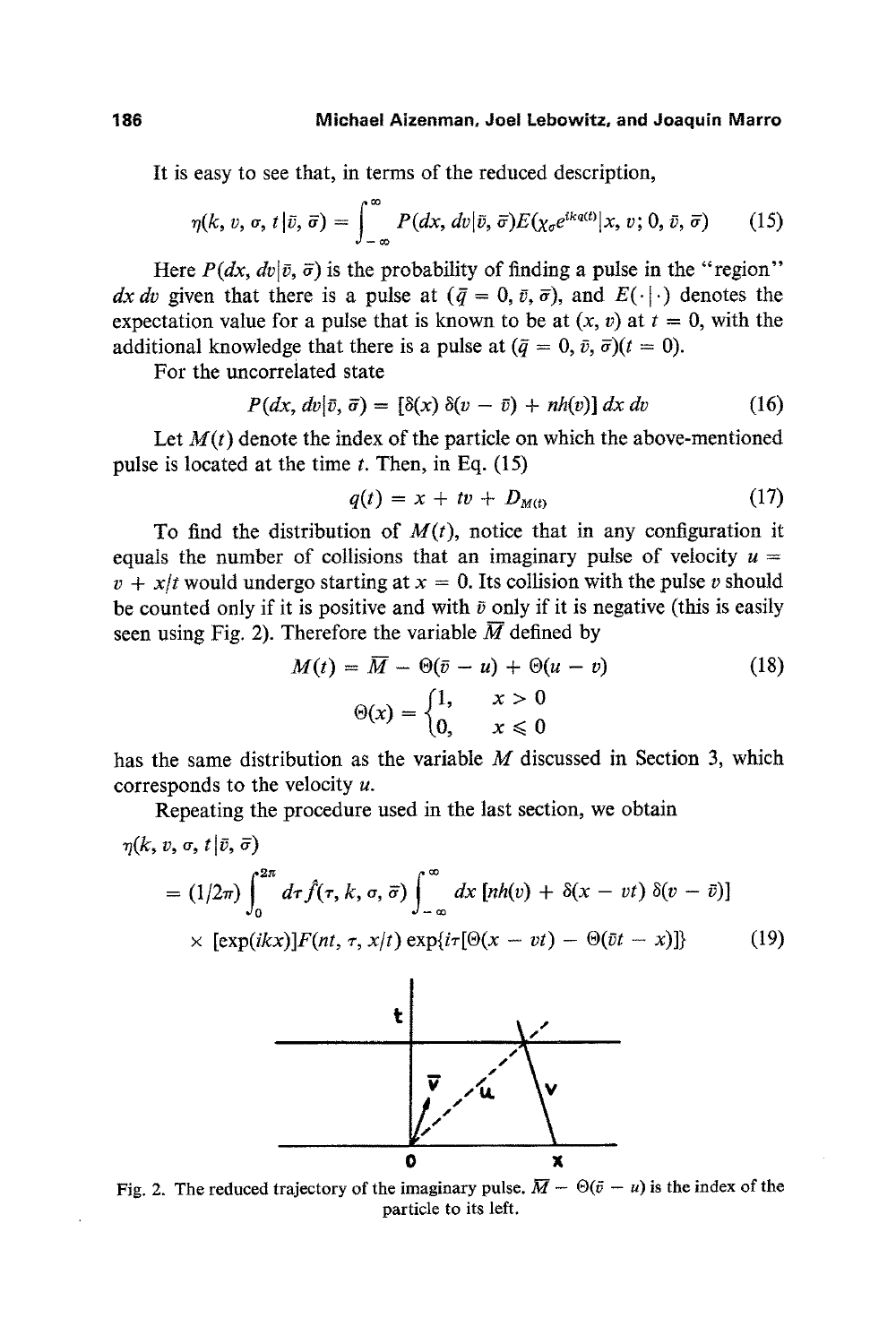#### **Time-Displaced Correlation Functions 187**

This is in agreement with the result of Ref. 3, as seen by substituting  $\hat{f} =$  $\delta(\tau - kd)$ , which corresponds to the system of identical rods, i.e., when  $\rho_{\sigma} = 0$  except for one value of  $\sigma$ .

We find that the expression for  $\eta$  in a mixture has a strikingly simple relation to its value in a one-component system. Let us denote by  $n_e(x, t|\bar{v})$ the value of the second integral in (19). For any given k it gives the function  $\eta$ for a one-component system of rods with diameter  $d = \tau/k$ . We can rewrite (19) as

$$
\eta(k, v, \sigma, t | \bar{v}, \bar{\sigma}) = (1/2\pi) \int_0^{2\pi} d\tau \hat{f}(\tau, k, \sigma, \bar{\sigma}) \eta_t^{0}(k, v, t | \bar{v}) \tag{20}
$$

i.e.,  $\eta$  is given as a time-independent average of  $\eta^0$  over various diameters. The "weight function"  $\hat{f}$  satisfies the normalization condition

$$
(1/2\pi) \int_0^{2\pi} d\tau \sum_{\sigma} \hat{f}(\tau, k, \sigma, \vec{\sigma}) = 1
$$
 (21)

 $\hat{f}$  as a function of  $\tau$  reflects the additional smoothing that results from the variability of the diameters. It is smooth (analytic) except for systems in which

$$
d_{\sigma}\equiv d
$$

e.g., if the various particles differ only by color or flavor. For such systems

$$
\hat{f}(\tau, k, \sigma, \bar{\sigma}) = [\delta(\sigma, \bar{\sigma}) - \rho_{\sigma}/\rho] + (\rho_{\sigma}/\rho) \delta(\tau - kd) \tag{22}
$$

When (22) is substituted into (20) we obtain, for  $d<sub>\sigma</sub> = d$ ,

$$
\eta(k, v, \sigma, t | \bar{v}, \bar{\sigma}) = f_s(k, v, t | \bar{v}) [\delta(\sigma, \bar{\sigma}) - \rho_{\sigma}/\rho] + (\rho_{\sigma}/\rho) \eta^0(k, v, t | \bar{v})
$$
(23)

Here  $\tilde{f}(k, v, t | \bar{v})$  is the Fourier transform of  $f_s(q, v, t | 0, \bar{v}, 0)$  and  $\eta^{0}(k, v, t | \bar{v})$  is the value of  $\eta$  in a one-component system with diameter d and density  $\rho$ .

# **5. DENSITY CORRELATION FUNCTIONS**

Our results may be used to compute the van Hove time-dependent twoparticle density correlation function. Let  $G(r, t, \sigma, \bar{\sigma})$  be the probability density, in an equilibrium state, of finding in two observations, separated by a time  $t$ , particles each in a specified position with separation  $r$ . Clearly,

$$
G(r, t, \sigma, \bar{\sigma}) = \int dv \int d\bar{v} f(r, v, \sigma, t | 0, \bar{v}, \bar{\sigma}, \bar{t} = 0) \rho_{\bar{\sigma}} h(\bar{v}) \tag{24}
$$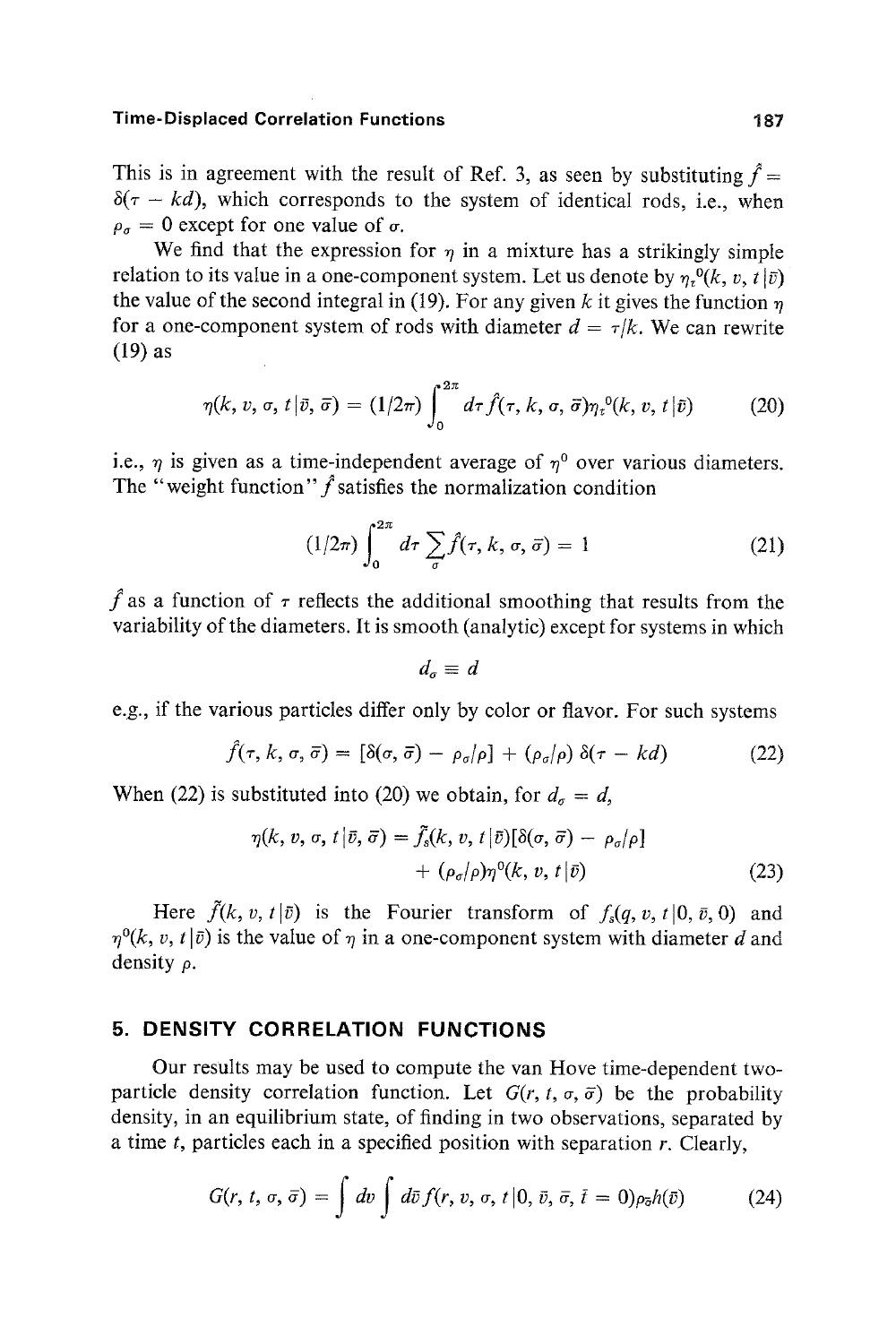Its space-time Fourier transform, which for real systems can be measured by coherent neutron scattering, is

$$
S(k, \omega, \sigma, \overline{\sigma}) = (1/2\pi) \int dr \int dt e^{i(k\tau - \omega t)} [G(r, t, \sigma, \overline{\sigma}) - \rho_{\sigma} \rho_{\overline{\sigma}}]
$$
  
=  $(1/2\pi) \int dt e^{-i\omega t} \int dv \int d\overline{\sigma} \eta(k, v, \sigma, t | \overline{v}, \overline{\sigma}) \rho_{\overline{\sigma}} h(\overline{v})$  (25)

Our explicit result for  $\eta$  is in a simple relation, given by Eq. (20), to the corresponding function for a system of identical rods. This relation holds for all quantities that, like G and S, depend linearly on  $\eta$ . For example, the Fourier-Laplace transform of *G,* 

$$
\hat{\chi}(k, s, \sigma, \bar{\sigma}) = \int_0^{\infty} dt \ e^{-st} \int_{-\infty}^{\infty} dr \ e^{ik\tau} [G(r, t, \sigma, \bar{\sigma}) - \rho_{\sigma} \rho_{\bar{\sigma}}] \tag{26}
$$

can be brought to the form

$$
\hat{\chi}(k, s, \sigma, \bar{\sigma})
$$
\n
$$
= \frac{1}{2\pi} \int_0^{2\pi} d\tau \hat{f}(\tau, k, \sigma, \bar{\sigma})(-k^2)
$$
\n
$$
\times \int_{-\infty}^{\infty} dv \frac{h(v)}{[\alpha(\tau)\mu'(v) - i\beta(k, \tau)]^2[S - i\beta(k, \tau)(v - v_0) + \alpha(\tau)\mu(v)]}
$$
\n
$$
= \frac{1}{2\pi} \int_0^{2\pi} d\tau \hat{f}(\tau, k, \sigma, \bar{\sigma}) \frac{k^2}{2\alpha(\tau)}
$$
\n
$$
\times \int_{-\infty}^{\infty} \frac{dv}{[s - i\beta(k, \tau)(v - v_0) + \alpha(\tau)\mu(v)]^2}
$$
\n(27)

with

 $\alpha(\tau) = n(1 - \cos \tau), \qquad \beta(k, \tau) = k + n \sin \tau$  (28)

 $\mu'(v)$  is discontinuous at the points at which  $h(v)$  has  $\delta$ -function singularities. At such points the discontinuous part in the denominator in (27) should be interpreted as

$$
[\alpha(\tau)\mu'(v+) - i\beta(k,\tau)][\alpha(\tau)\mu'(v-) - i\beta(k,\tau)]
$$

The derivation of Eq. (27) follows closely that of Eqs. (2.23) and (2.19) of Ref. 3 [which are recovered by the substitution  $\hat{f}(\tau, k, \sigma, \bar{\sigma}) = \delta(\tau - kd)$ ]. Use is made there of the relation

$$
\mu''(v) = 2h(v) \tag{29}
$$

S may be obtained by

$$
S(k, \omega, \sigma, \bar{\sigma}) = (1/\pi) \operatorname{Re} \hat{\chi}(k, i\omega, \sigma, \bar{\sigma}) \tag{30}
$$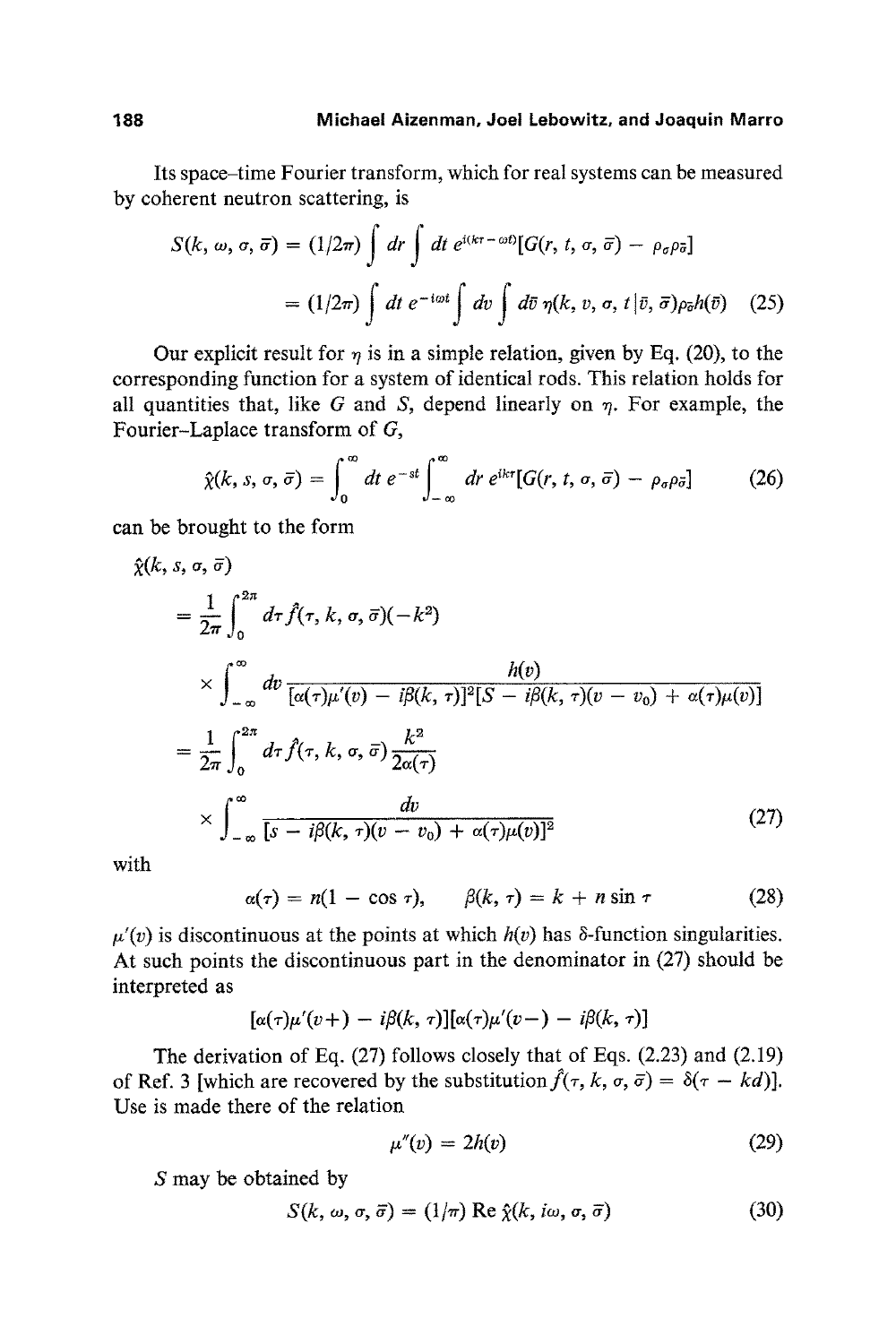#### **Time- Displaced Correlation Functions 189**

In systems of rods of constant diameter the presence of discrete velocities [i.e.,  $\delta$ -singularities in  $h(v)$ ] results, as was noted in Ref. 3, in damped oscillation modes in  $y(k, t)$ . For any system in which the diameters are not strictly constant this feature is erased by the averaging with respect to  $\tau$ .

# **6. KINETIC BEHAVIOR**

In Ref. 3, LPS studied the time evolution of the function  $f$  for a onecomponent system of hard rods. They denote by  $T(t)$  the operator whose kernel, in the  $(x, v)$  space, is given by  $f(\cdot, t | \cdot)$ . Now,  $T(t)$  applied to the distribution of the test particle gives the one-particle correlation function, at the time t, in the corresponding uncorrelated state.  $T(t)$  commutes with translations and in the Fourier-transform representation is given by operators  $T_0(t; k, d)$  which act in the v space. By the subscript we indicate that the operator corresponds to a system of rods of a constant diameter  $d$ . It is easily seen from Eq. (20) that the corresponding operator in  $(v, \sigma)$  space is

$$
T(t; k) = (1/2\pi) \int_0^{2\pi} d\tau R(k, \tau) T_0(t; k, \tau/k)
$$
 (31)

where  $R(k, \tau)$  is the operator, in the  $\sigma$  space, whose kernel is  $\hat{f}(\tau, k, \sigma, \bar{\sigma})$  and  $T_0$  acts, as explained above, only on the v component.

 $LPS<sup>(3)</sup>$  found that, surprisingly,

$$
T_0(t; k, d) = [\exp(itB_{k,d})]T_0(0; k, d)
$$
\n(32)

with a time-independent collision operator B.

This property no longer holds for general systems considered by us, as may be guessed from the above expression for  $T(t; k)$ .

A similar difference occurs in the kinetic behavior of the pulse selfdistribution. This, however, is a simple consequence of the fact that the motion of a single pulse is Markovian in the system of equal diameters, where subsequent collisions of a pulse are independent, and non-Markovian if the acquired information about the diameters of other particles becomes nontrivial.

## **REFERENCES**

- 1. D. W. Jepsen, *J. Math. Phys.* 6:405 (1965).
- 2. J. L. Lebowitz and J. K. Percus, *Phys. Rev.* 155:122 (1967).
- 3. J. L. Lebowitz, J. K. Percus, and J. Sykes, *Phys. Rev.* 171:224 (1968).
- 4. L. Van Hove, *Phys. Rev.* 95:249 (1954).
- 5. Ya. G. Sinai, *Funct. Anal Appl.* 6:35 (1972).
- 6. M. Aizenman, S. Goldstein, and J. L. Lebowitz, *Comm. Math. Phys.* 39:289 (1974).
- 7. M. Aizenman, Thesis, Yeshiva Univ. (1975).